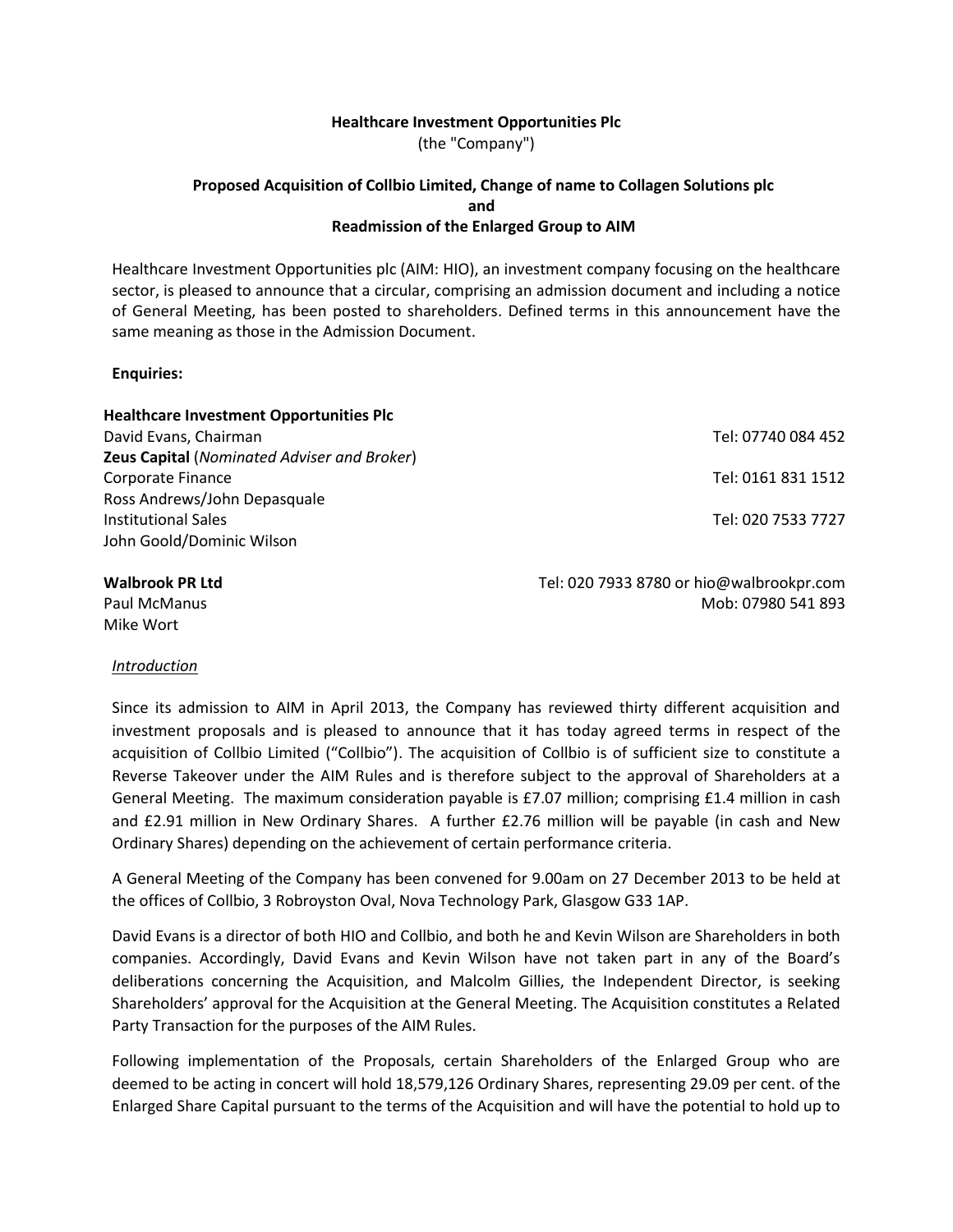33,908,255 Ordinary Shares representing 42.48 per cent. on payment of the Deferred Consideration. Under Rule 9 of the Takeover Code the issue of the Deferred Consideration Shares would normally result in the Concert Party being obliged to make an offer to all Shareholders (other than the Concert Party) to acquire their Ordinary Shares. Following an application by the Concert Party, the Takeover Panel has agreed to waive this obligation, subject to the approval of the Independent Shareholders (on a poll) at the General Meeting.

Your attention is drawn to the Rule 9 Waiver section contained in paragraph 7 of Part I of the Admission Document.

# *Information on Collbio*

The Collbio facility, based in Glasgow, was until recently run as Angel Biomedical Limited, a division of Angel Biotechnology plc (which was placed into administration on 8 February 2013). The assets of Angel Biomedical Limited were acquired from the administrators in March 2013. Collbio manufactures medical grade collagen components for use in regenerative medicine, medical devices and in-vitro diagnostics. Collbio's capabilities include the development and contract manufacture of collagen-based medical devices and the provision of soluble collagen products. In addition, Collbio assists customers in developing collagen products and processes by providing contract manufacturing and distribution.

The Collbio facility comprises a total of 6,500 sq ft, the majority of which comprises Grade B and Grade C clean room manufacturing areas, with additional laboratory and office space. Collbio currently manufactures the FDA cleared product "Excellagen" for Cardium Therapeutics.

Colbio has entered into an agreement, conditional upon Admisison, to acquire the assets and business of Collagen Solutions, which is based in California. The consideration for this transaction will be satisfied partly in cash and partly by the issue by HIO, of the Collagen Solutions Consideration Shares, plus, subject to certain sales targets having been met, the Collagen Solutions Deferred Consideration.

Historical financial information for Collbio is set out in the Admission Document. For the period 26 February 2013 to 30 September 2013 loss from operations and loss before taxation was £197,583. As at 30 September 2013, Collbio had Gross Assets of £140,344.

# *Collagen Solutions*

Collagen Solutions, which is based in San Jose, California, was established in January 2012 and provides medical grade bovine collagen, corium and tendon from closed herd and GBR1 countries and customized collagen based on customer requirements. Collagen Solutions' current products range from minimally processed to highly purified collagen. Collagen Solutions also offers research and development services to create and develop devices from concept to clinical trial stage, and also offers consultancy services for technology transfers to outside contract manufacturing facilities. Operating within a biotechnology hub, Collagen Solutions services customers with products that have both gone through, and are going through, FDA approval.

Collagen Solutions supports a range of medical device and life science customers manufacturing a wide range of products made from, or containing, collagen and other active ingredients. The success of this business since incorporation has largely been the result of the significant experience of its two employees, Diane Mitchell and Jacqueline Schroeder (who will join the Group post acquisition), in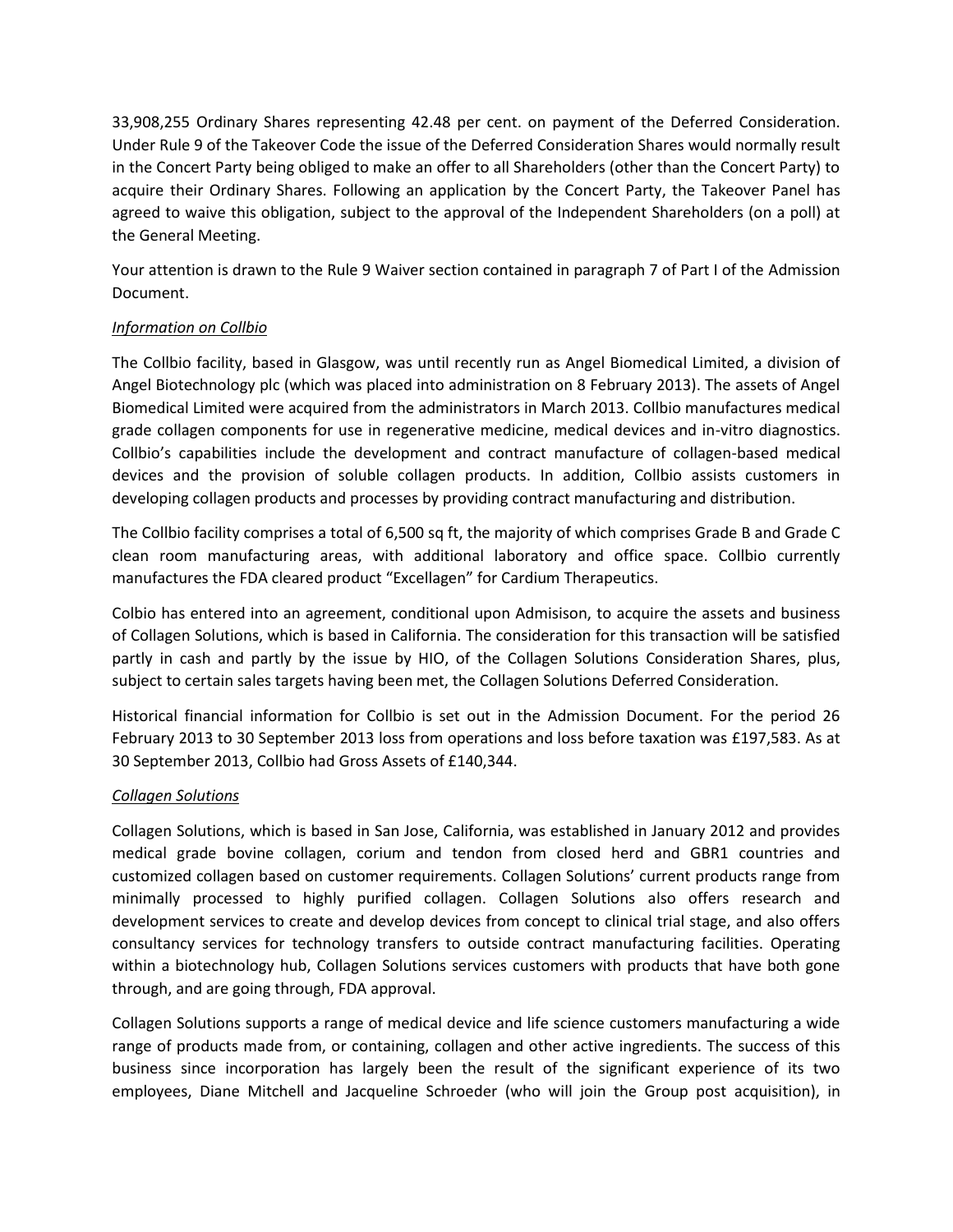collagen and materials science. This expertise has enabled Collagen Solutions to process and select opportunities with customers which dovetail with its own capabilities. This high value-added business is also conveniently located with regard to market access of and proximity to existing and potential customers on the west coast of the US.

For the 9 months to 30 September 2013, Collagen Solutions had Adjusted Retained Profits of £84,573 and turnover of £384,655 and as at 30 September 2013 had Net Assets of £184,757 including a net cash balance of £110,076.

# *Board*

Upon Admission, Dr. Stewart White will be appointed to the Board of Directors as Chief Executive Officer.

An agreement dated 9 December 2013 between (1) the Company and (2) Dr Stewart White whereby Dr White was appointed, conditional upon Admission, as Chief Executive of the Company. The agreement shall continue for a period of 12 months from the date of the agreement and thereafter may be terminated by six months' notice by either party on the other.

The agreement contains provisions for early termination inter alia in the event of serious or repeated breach by Dr White of his obligations to the Company. The agreement provides for a salary of £75,000 per annum plus a discretionary bonus as determined by the Remuneration Committee. Dr White's salary may be reviewed annually by the Remuneration Committee.

# *Rationale for the Acquisitions*

The rationale for the Acquisition is to unite the research and development capabilities of Collagen Solutions with the manufacturing asset base and expertise of Collbio. Some of the team within the Enlarged Group have previously worked together to develop and manufacture the FDA cleared product "Excellagen", which is owned by Cardium Therapeutics and is manufactured by Collbio.

The Enlarged Group's activities will include the provision of functional collagen biomaterials, the development of collagen formulations and products, and the contract manufacture of collagen-based medical devices.

The Enlarged Group will immediately have sales in both the US and Europe, with facilities in both these locations providing a strong foundation on which to base the Enlarged Group's strategy to build a global biomaterials business.

The Directors believe that the Enlarged Group will be well placed to respond to the changing and challenging requirements of healthcare systems and patient demographics. The Enlarged Group will seek to build upon its expertise by:

- using its access to safe and certified raw materials;
- providing scientific knowledge to convert these raw materials into functional formulations; and
- providing the expertise and investment in clean room manufacturing that such products and regulatory agencies require.